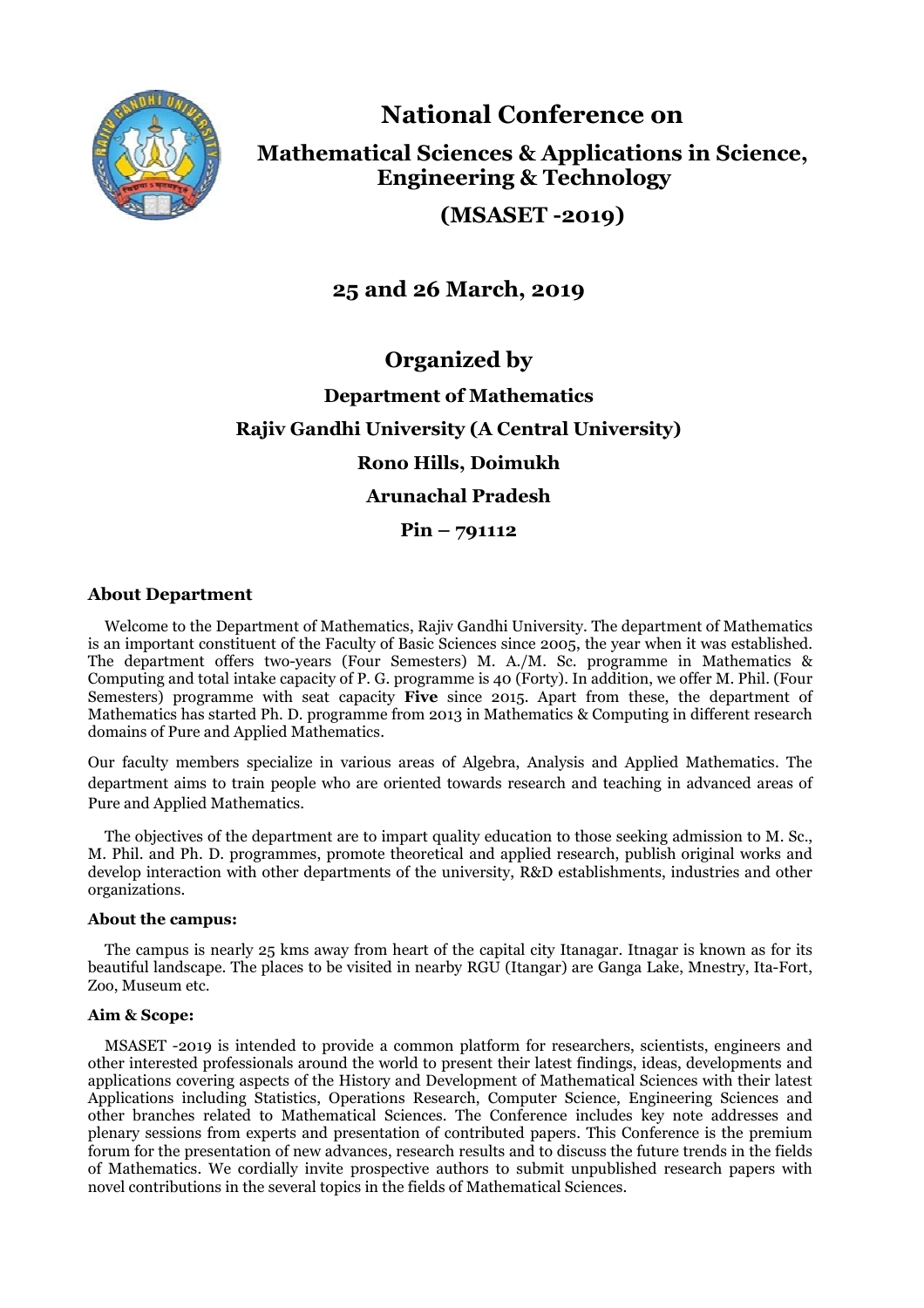#### **Major Areas:**

Conference will focus on various topics that include:

- Real, Complex, Functional Analysis, Number Theory;
- Algebra, Fuzzy Analysis, Graph Theory, Operation Research;
- Fluid Mechanics, Dynamical Systems;
- Mathematical / Theoretical Physics:
- Differential Equations, Numerical Analysis;
- Mathematics Education and Population Study;
- Mathematical Sciences in Engineering and Industries;
- Soft Computing and Computational Models;
- Recent Developments in Mathematical Sciences and Other Aspects of Mathematics;
- All such areas which are related to Mathematical Sciences.

#### **Call for papers:**

Papers intended for presentation along with an abstract of about 250 words containing title of the paper, author(s) name(s) with affiliation(s) and email ID may be sent to the Convener via email **sahin.ahmed@rgu.ac.in** or to the organizing secretary via email **saifur.rahman@rgu.ac.in** latest by March 15, 2019.

#### **Important Dates:**

| Abstract deadline                     | March 15, 2019                |
|---------------------------------------|-------------------------------|
| Abstract notification acceptance      | March 17, 2019                |
| Payment of Registration Fee           | March 22, 2019 (on or before) |
| Camera-ready full paper due (MS word) | March 22, 2019                |
| Conference dates                      | $25 - 26$ March, 2019         |

# **Registration Fee (Includes Breakfast, Lunch, Dinner, Refreshments and Conference kits):**

| For Faculty         | $Rs. 2000/-$ |
|---------------------|--------------|
| <b>For Scholars</b> | $Rs. 1500/-$ |
| Accompanying person | $Rs.500/-$   |

### **Venue:**

Department of Mathematics,

Rajiv Gandhi University, Rono Hills, Doimukh, Arunachal Pradesh.

#### **Accommodation:**

Payment basis, if required for the outstation participants.

#### **Contact Persons:**

Prof. Sahin Ahmed, Convener

Mob-7085759135/9435024242 Email: sahin.ahmed@rgu.ac.in

Dr. Saifur Rahman, Organizing Secretary Mob-7308145302/9366215829 Email: saifur.rahman@rgu.ac.in

#### **How to reach RGU**:

RGU can be reached easily by road as well by Train. It is around 380 km from airport via road and 330 km by train. ILP will be provided during the Conference.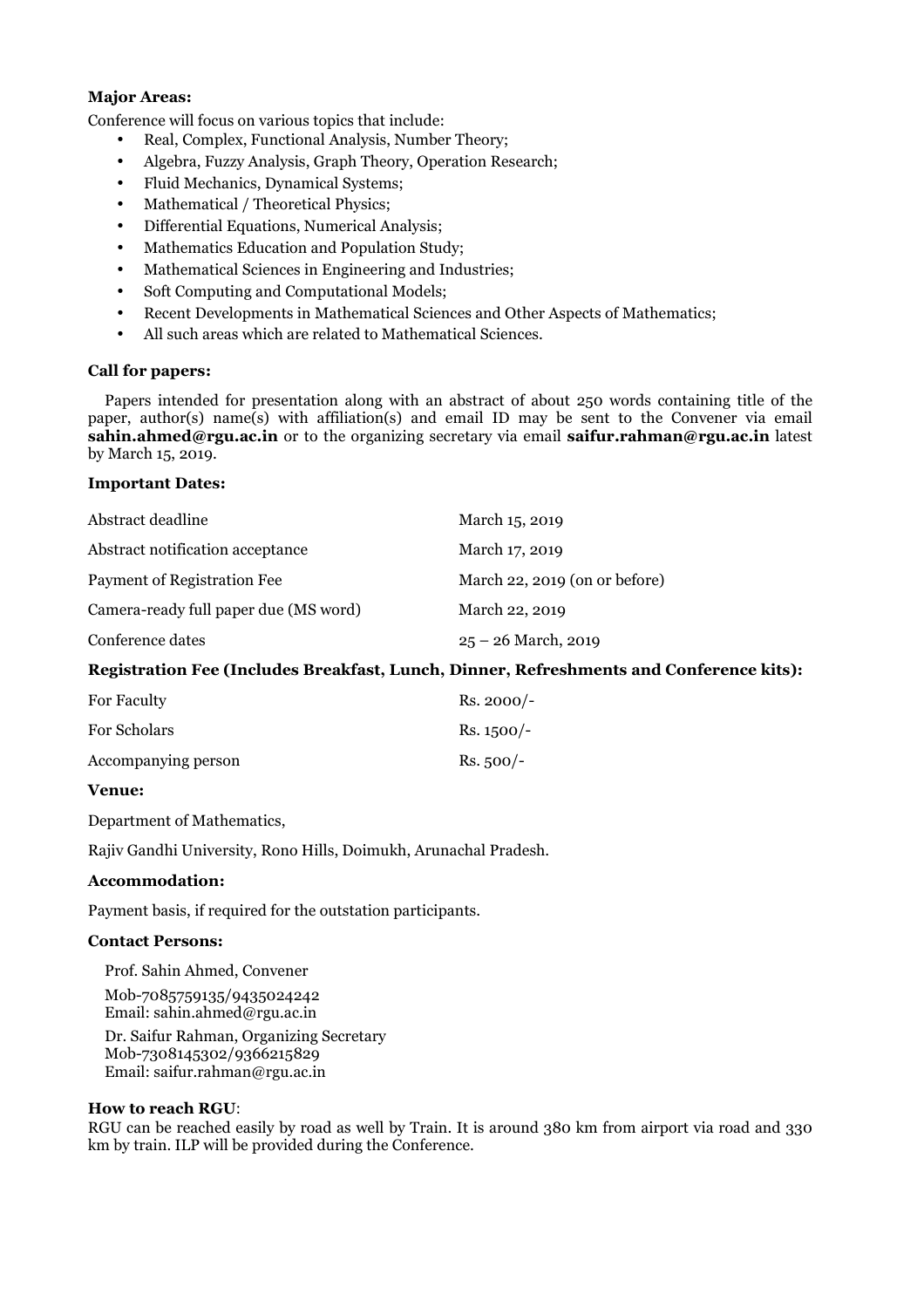| <b>Organizing Committee:</b>                    | Patron                                       | Prof. Saket Kushwaha<br>Vice-Chancellor<br>Rajiv Gandhi University                                                     |
|-------------------------------------------------|----------------------------------------------|------------------------------------------------------------------------------------------------------------------------|
|                                                 | Convener                                     | Prof. Sahin Ahmed<br>HoD, Dept. of Mathematics<br>Rajiv Gandhi University                                              |
|                                                 | <b>Organizing Secretary</b>                  | Dr. Saifur Rahman<br>Dept. of Mathematics, RGU<br>Dr. Bipan Hazarika                                                   |
|                                                 | Members:                                     | Dept. of Mathematics,<br>Gauhati University<br>Dr. Utpal Jyoti Das                                                     |
|                                                 |                                              | Dept. of Mathematics,<br>Gauhati University<br>Dr. Nipen Saikia<br>Dept. of Mathematics, RGU                           |
|                                                 |                                              | Dr. Sunil Kr. Singh<br>Dept. of Mathematics, Mahatma Gandhi<br>Central University, Bihar<br>Dr. Anupam Das             |
|                                                 |                                              | Dept. of Mathematics, RGU<br>Mrs. Dakjum Eshi<br>Dept. of Mathematics, RGU<br>Mr. S Md Sultan Askari                   |
|                                                 |                                              | Dept. of CSE, RGU<br>Dr. M. Hasan<br>Dept. of Mathematics, NERIST<br>Dr. Jayanta Borah<br>Dept. of Mathematics, NERIST |
| <b>Local Advisory</b><br><b>Committee:</b>      | Prof. P. K. Kalita                           | Dean of Basic Sciences                                                                                                 |
|                                                 |                                              | Dept. of Physics, RGU                                                                                                  |
|                                                 | Prof. Tomo Riba<br>Prof. Utpal Bhattacharjee | Registrar, RGU                                                                                                         |
|                                                 | Prof. D. N. Das                              | Dept. of CSE, RGU<br>Dept. of Zoology, RGU                                                                             |
|                                                 | Prof. N. C. Roy                              | Department of Economics, RGU                                                                                           |
|                                                 | Dr. Harun-al-Rashid                          | Department of Chemistry, RGU                                                                                           |
| <b>Scientific Advisory</b><br><b>Committee:</b> | Prof. G. C. Hazarika                         | Dept. of Mathematics,<br>Dibrugarh University, Assam                                                                   |
|                                                 | Prof. B. K. Sharma                           | Dept. of Mathematics,<br>IITG, Guwahati, Assam                                                                         |
|                                                 | Prof. Nazibuddin Ahmed                       | Dept. of Mathematics,<br>Gauhati University, Assam                                                                     |
|                                                 | Prof. S. Natesan                             | Dept. of Mathematics,<br>IITG, Guwahati, Assam                                                                         |
|                                                 | Prof. H K Sarmah                             | Dept. of Mathematics,<br>Gauhati University, Assam                                                                     |
|                                                 | Prof. Z. Hussain                             | Dept. of Mathematics,                                                                                                  |
|                                                 | Prof. Tazit Ali                              | Mizoram University, Aizal<br>Dept. of Mathematics,<br>Dibrugarh University, Assam                                      |
|                                                 | Dr. Shuvam Sen                               | Dept. of Mathematics,<br>Tezpur University, Assam                                                                      |
|                                                 | Prof. Kishore Kumar Das                      | Dept. of Statistics,                                                                                                   |
|                                                 | Prof. B. K. Singh                            | Gauhati University, Assam<br>Dept. of Mathematics,<br>NERIST, Arunachal Pradesh                                        |